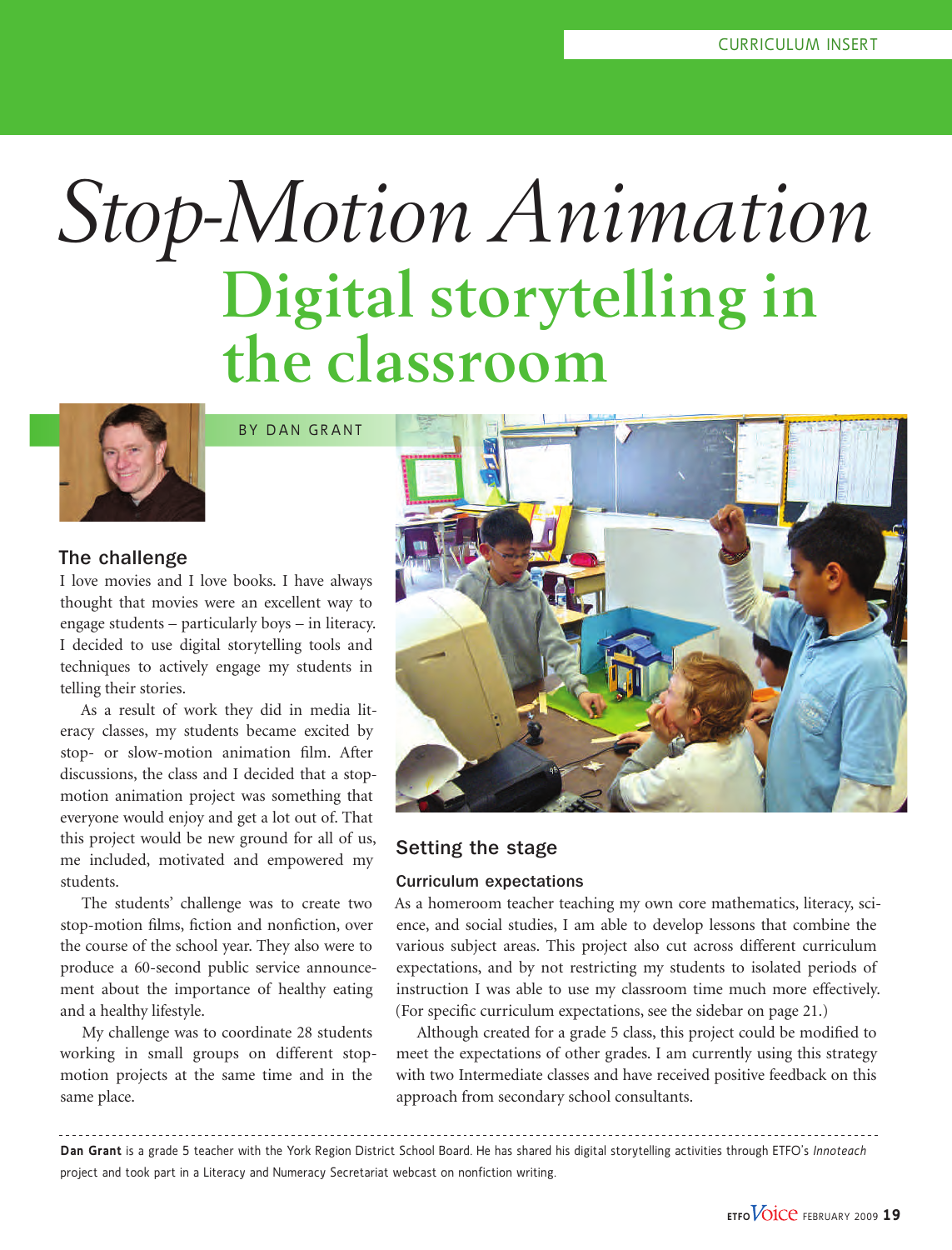

#### 1. Developing media literacy skills

Before we began, we spent a fair bit of time examining the language and techniques of film. We also identified the three stages of creating a film: preproduction, production, and postproduction.

Initially, students estimated that 20 percent of their time would be spent in preproduction activities, 60 percent in production, and 20 percent in postproduction. When they were finished, they revised their assessment: preproduction took up 75 percent, production 10 percent, and postproduction 15 percent, which shows that students underwent a substantive change in their understanding of the importance of planning and preparation.

I scaffolded their learning in much the same way that I did when they were learning how to write fiction and nonfiction texts. I had started the year using *6+1 Writing Strategies*  and I wanted this learning to be reflected in their project. I made connections between the filming process and literacy throughout the year and found that students were better able to relate to their literacy studies as a result.

Students learned how to analyze the techniques media professionals use to get across their ideas and influence consumers and spectators. When we spent time analyzing print advertisements and television commercials, students became engaged. The commercials for Sony Bravia televisions featuring Plasticine bunnies in New York City and the one with colourful balls were very popular *(adsoftheworld. com/media/tv/sony\_bravia\_bunnies* and *adsoftheworld.com/ media/tv/sony\_bravia\_balls).* What is great about these commercials is that Sony provides interviews and a behind-thescenes look at the ideas behind the commercial and the media messages. This commercial got students excited about doing their own stop-motion piece. I happened to have quite a bit of Plasticine in the classroom, and I allowed the students to explore how to shape and create with it.

To help understand storyboards we looked at filmmakers' storyboard meetings. Movie DVDs often have storyboards as an additional feature and we looked at storyboards from *Spirited Away, Shrek, The Incredibles,* and *Wallace & Gromit: The Curse of the Were Rabbit.* 

Students were able to see that professionals had to brainstorm and sell their ideas to their peers. This created an opportunity to discuss the importance of oral communication skills

and how they relate to real-world activities. Next, students watched a Participaction commercial and drew a storyboard based on it. *(en.wikipedia.org/wiki/Participaction)*

#### 2. Using audio to express mood and emotion

We discussed the effective use of voice, music, sound, and special effects. Students watched movies and television shows to appreciate the importance of sound in establishing mood and atmosphere and took part in skits to demonstrate the use of sound and voice.

To practise digital storytelling skills, students created an audio recording that combined a short piece of narration and music. They received a copy of "The Great Detective Story" by Stephen Leacock and a handout (page 23) describing the creation of an audio recording using Audacity, a free, easy-to-use recording and editing software (available at *audacity.sourceforge.net).*

I modelled how to read the story with meaning and effect while recording it in Audacity. The software illustrates the voice track, and students were very interested in seeing what it looked like. I then imported a music track into the narration.

The Freeplay Music website *(freeplaymusic.com)* provides music samples in .mp3 and .aac formats that educators and students can download for free for educational purposes.

Students narrated and recorded their own version of "The Great Detective" choosing appropriate music, a process they really enjoyed.

#### 3. Stop-motion animation: preproduction

Students created two stop-motion animation projects during the school year: a nonfiction project that explained the concept of equivalent fractions (a curriculum unit they had recently completed) and a sequel to the *The Spiderwick Chronicles.* 

Working in small groups, they brainstormed ideas and created rough scripts and storyboards. They were instructed to include as much information as possible in their first storyboard, including group roles and responsibilities, props, and titles. Students pitched their ideas to me and I provided feedback and suggestions, which they incorporated. Students then pitched their stories to their classmates, who provided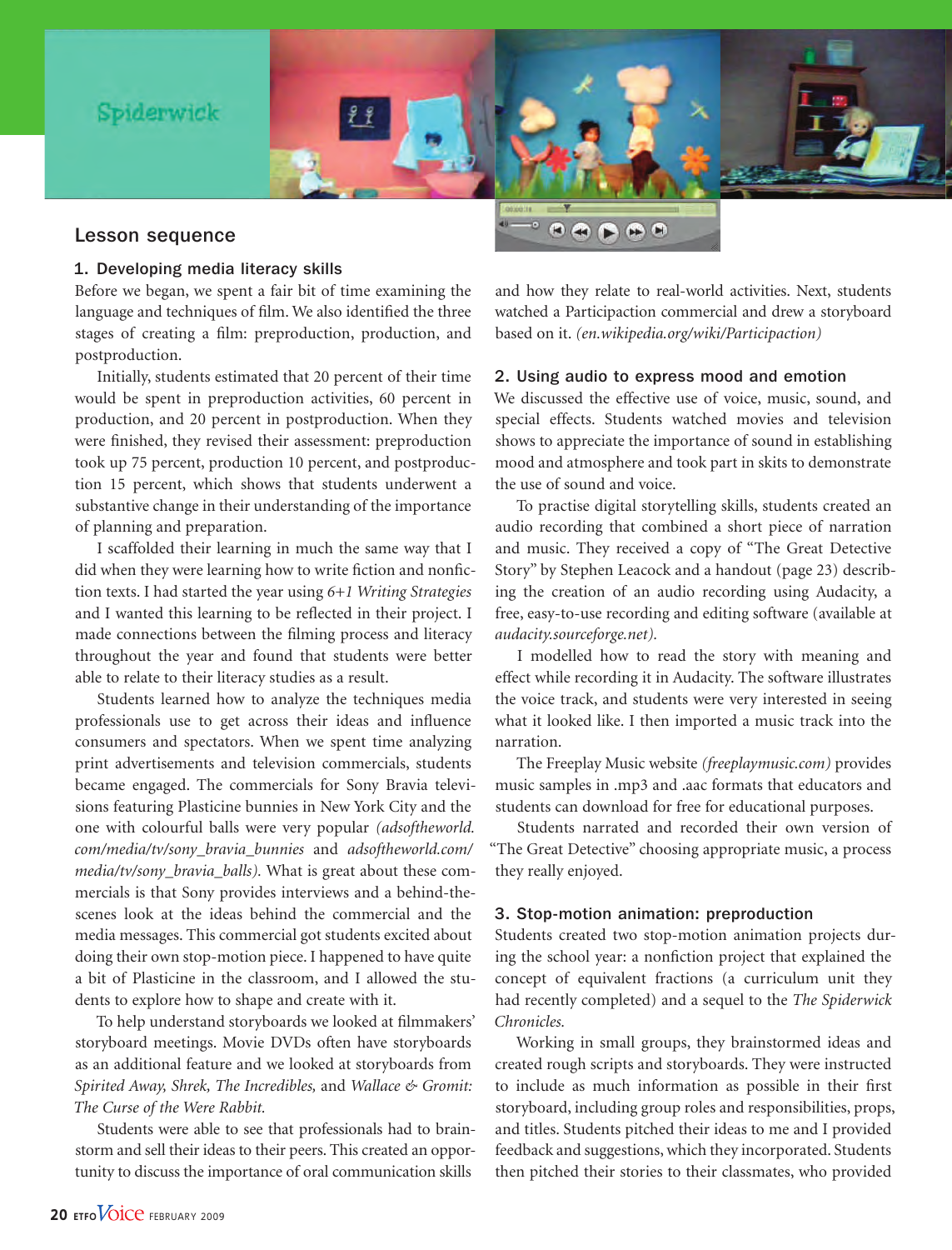



additional feedback that they also incorporated into their final storyboards.

#### 4. Stop-motion animation: production

I wanted to give all of my students a chance to actively participate in the stop-motion filming process. But how would I manage class time and resources? What software and hardware would I need to create films for a web or video iPod?

I discussed these questions with the students, so that they would get a sense that this was no small undertaking. Ultimately I decided on webcams, which connect directly to a computer's USB port, and I bought six of them and 10 microphones on eBay for about \$100. This meant a number of groups could work on their projects at the same time and most importantly at their own pace. The webcams proved to be pretty rugged and worked extremely well.

We chose to use MonkeyJam, a freeware application that allows users to capture images from a webcam, camcorder or scanner and assemble them as separate animation frames. *(www.giantscreamingrobotmonkeys.com/monkeyjam/download.html).*

I begged and borrowed computers from around the school, set up the software, and showed students how to use it. I gave them a lot of creative freedom and time to explore their ideas.

#### 5. Stop-motion animation: postproduction

Students exported the completed film files to Microsoft Movie Maker and added titles, music, and special effects. Students already knew how to use Movie Maker and completed this stage in about two to three periods.



# Curriculum Expectations

#### **Mathematics**

- Read, represent, compare, and order whole numbers to 100 000, decimal numbers to hundredths, proper and improper fractions, and mixed numbers
- • Demonstrate and explain the concept of equivalent fractions, using concrete materials

#### Writing

• Generate, gather, and organize ideas and information to write for an intended purpose and audience

#### Media Literacy

- • Create a variety of media texts for different purposes and audiences, using appropriate forms, conventions, and techniques
- Reflect on and identify their strengths as media interpreters and creators, areas for improvement, and the strategies they found most helpful in understanding and creating media texts.

#### Arts – Drama

- • Solve problems through drama and dance, working in large and small groups and using various strategies
- • Use different forms of available technology to enhance work in drama and dance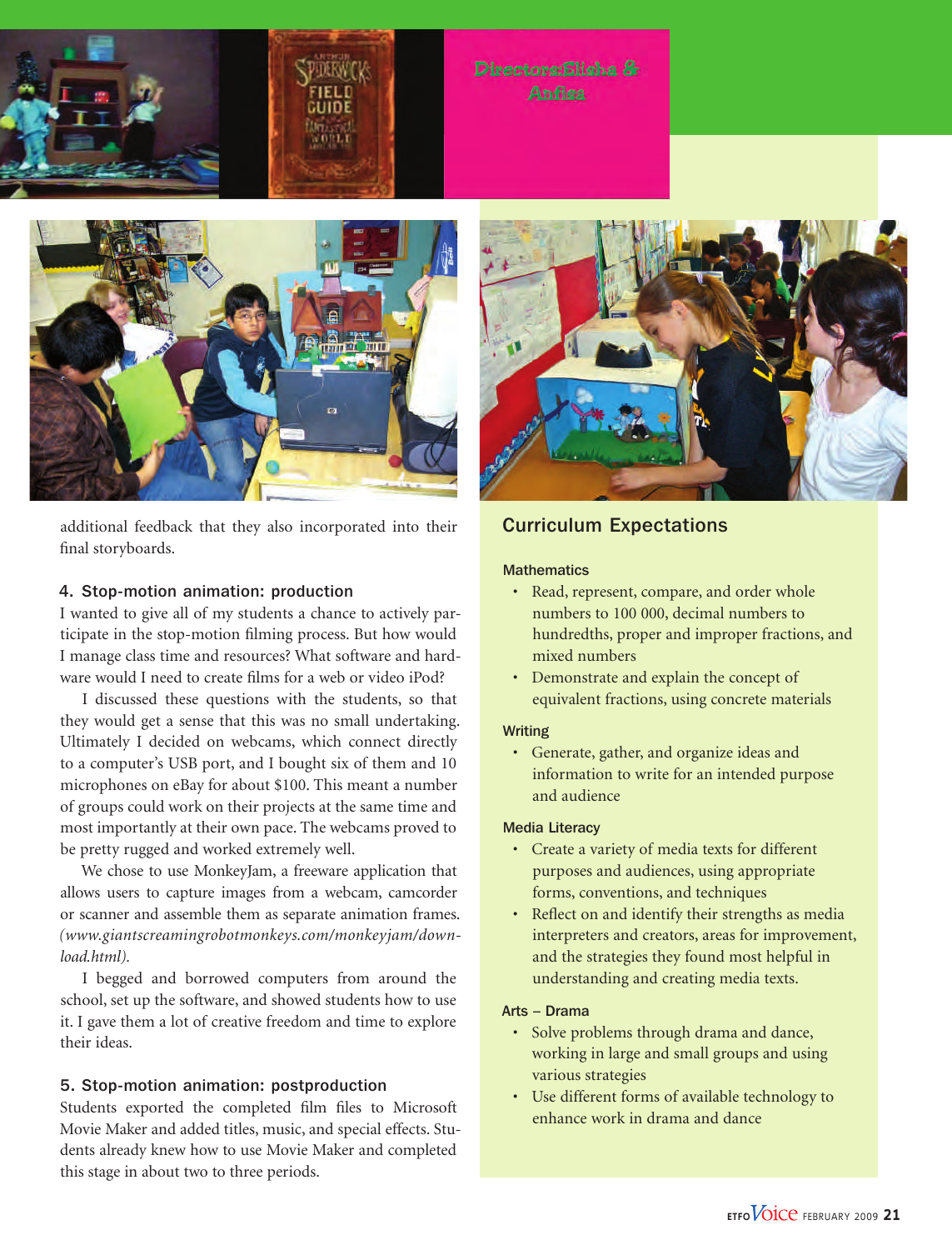



 $\begin{array}{c} \mathbf{A} & \mathbf{B} & \mathbf{B} & \mathbf{B} & \mathbf{B} \end{array}$ 



After Multhgarath **Rills George \*DUN** \*HDG RIDG



# Accommodations and assessment

I created rubrics that I used to guide and assess the students. To meet the differing student needs in my class I made the following accommodations:

- Teacher-selected work groups paired students of differing abilities to facilitate peer support .
- • Direct teacher support and instruction was provided as needed.
- • Support staff helped with storyboard clarity and timelines.
- Colour-coded expectations were clearly visible in the classroom.
- Project information, instructions, and assignment due dates were posted on the classroom blog.
- Students received differing amounts of time to complete each stage.

#### **Resources**

- Black, Holly and Tony DiTerlizzi. *The Spiderwick Chronicles.* New York, New York: Simon & Schuster, 2004.
- Culham, Ruth. *6+1 Traits of Writing: The Complete Guide.* Scholastic Inc. Available at *shop.scholastic.com*
- Fryer, Wesley A. "Stories to Go" in *TechEdge,* Winter 2007, 24-26.
- Généreux, Annie Prud´homme and William A. Thompson. "Lights, Camera, Reflection! Digital Movies: A Tool for Reflective Learning." *Journal of College Science Teaching,* July 2008, 21-25.
- Herrington, J., and L. Kervin. "Authentic Learning Supported by Technology: Ten Suggestions and Cases of Integration in Classrooms." *Education Media International* 44(3), 217-36.
- Kervin, Kristy. "Explaining the Use of Slow Motion Animation as a Teaching Strategy to Develop Year 4 Students' Understandings of Equivalent Fractions." *Contemporary Issues in Technology and Teacher Education* 7(2), 100-106.

# Outcomes and student reflections

This activity effectively extended student learning. All of the software and hardware was easily accessible to students at home. It was interesting and satisfying to see students bring to class and share their own independent stop-motion films. Students who typically were not fully engaged in classroom activities were among the most enthusiastic participants who went off in their own filming directions.

# Equipment and materials

- Microsoft webcams
- Windows-based HP notebook computers
- microphones
- Microsoft Movie Maker
- Audacity recording software
- MonkeyJam digital pencil test program that is also suitable for creating stop-motion movies
- storyboard planning sheets see the sidebar
- variety of art materials Plasticine, construction paper, markers, etc.
- simple animation props Lego bricks, small dolls, toy cars, stuffed animals

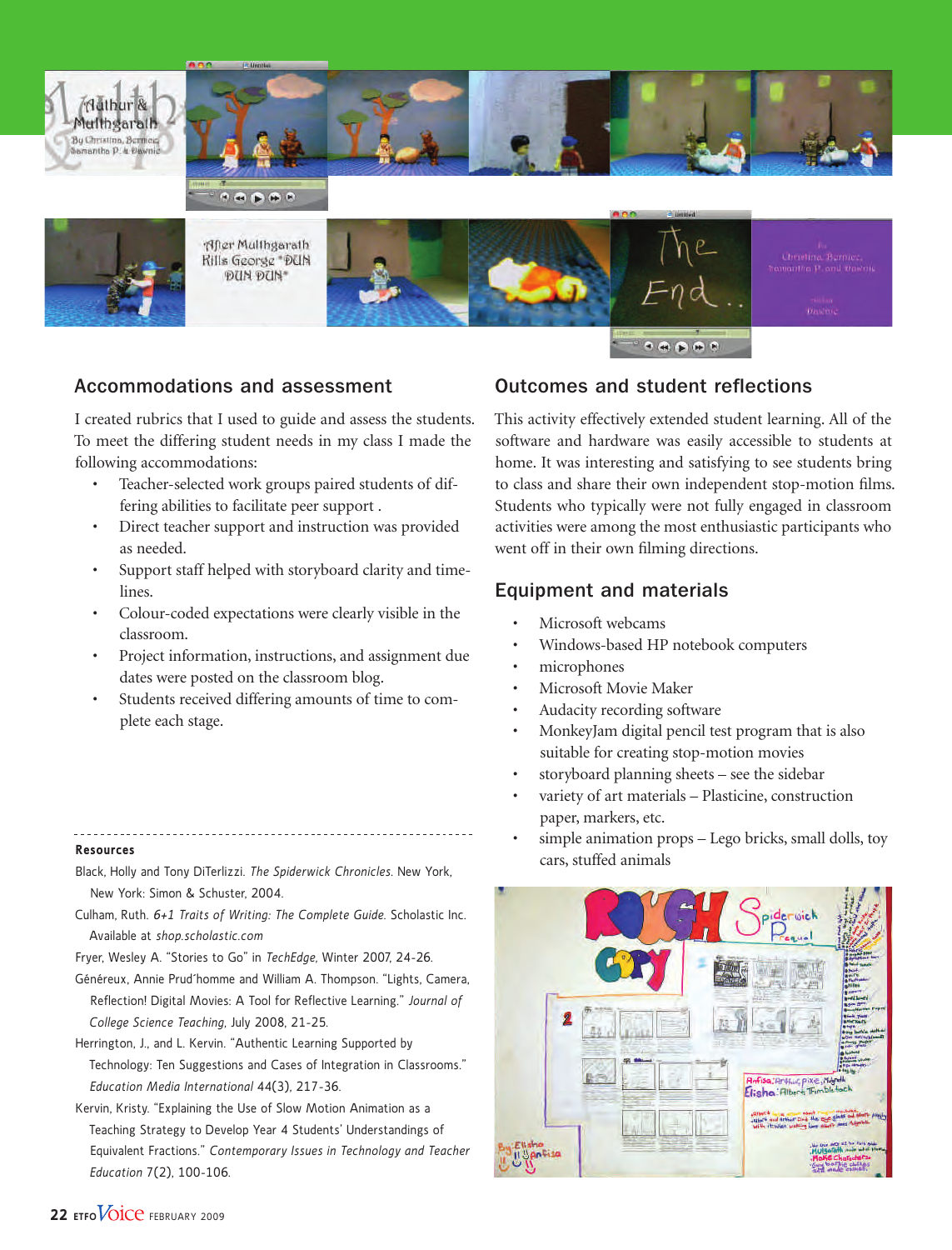# Student Handout Document à remettre aux élèves

#### Recording Your Audio Tracks

Audacity software allows you to create audio recordings with multiple soundtracks that could include narration, music, and audio effects. Audacity merges these tracks into a single file that can be played on an MP3 player or on Microsoft Media Player. The free Audacity software and MP3 utility download can be found at *audacity.sourceforge.net.*

You should create your own audio recording independently. Work with Audacity to record a short piece of text. *It is important to rehearse* reading the text with inflection and meaning before recording it.

Your recording is saved as an .aup file that must be exported as either a .wav or .mp3 file before it can be opened in a media or MP3 player.

The next step is to select a music track from Freeplay Music that reflects the mood and feel of the passage you have chosen. Add special sound effects to your recording to make it even more interesting and engaging.

- 1. **Rehearse** reading the passage.
- 2. Record passage using Audacity.
- 3. Under File pull down menu Save project as... recording in My Documents using a name that is unique, for example, mr grant passage 1. It is *highly recommended* that you save the project onto a memory stick.
- 4. Locate mood music on Freeplay Music – *freeplaymusic. com.*

Do not use copyrighted materials (music or videos from established artists such as Usher or the Jonas Brothers).

- 5. Select and save a track that roughly equals the length of the narrated passage.
- 6. Under the Project pull-down menu, click on Import Audio Track to import it into your narrated passage.
- 7. Check your sound levels to make sure one part doesn't drown out the other. You can also make changes to the track at this time.
- 8. Optional: add other audio tracks, such as sound effects.
- 9. **Save Project.** It wouldn't hurt to save it on a memory stick as well as on the computer.
- 10. Export as a .wav file. This will merge your recording into a single audio track. You could export this as an .mp3 file but it takes an extra step and will require a utility.
- 11.Your recording is complete. Your file can now be opened using Windows Media Player and can be imported into other programs such as Microsoft Movie Maker or PowerPoint.

## Enregistrement de vos pistes audio

Le logiciel Audacity vous permet de réaliser des enregistrements multipistes pouvant comprendre de la narration, de la musique et des effets sonores. Le logiciel Audacity fusionne ensuite les différentes pistes en une seule pouvant être écoutée à l'aide d'un lecteur MP3 ou du Lecteur Windows Media de Microsoft. Vous pouvez télécharger gratuitement le logiciel Audacity et des utilitaires MP3 depuis le site *http ://audacity.sourceforge.net.*

Vous devez entièrement créer votre propre enregistrement sonore par vous-même. À l'aide d'Audacity, enregistrez la narration d'un court texte. *Il est important de vous exercer à* lire le texte avec l'intonation et l'emphase voulues avant de l'enregistrer.

Votre enregistrement est sauvegardé sous forme d'un fichier .aup qui doit être ensuite exporté en tant que fichier .wav ou .mp3 avant de pouvoir être lu par un lecteur MP3 ou multimédia.

La prochaine étape consiste à choisir une pièce musicale de Freeplay Music qui reflète l'atmosphère et l'émotion du texte choisi. Vous pouvez ajouter des effets sonores particuliers pour rendre votre enregistrement plus intéressant et plus vivant.

- 1. Exercez-vous à lire le texte choisi.
- 2. Enregistrez-le à l'aide du logiciel Audacity.
- 3. Sous l'onglet File, enregistrez votre pièce avec la fonction Save project as... dans le répertoire My Documents avec un titre particulier, par exemple, « m. granger passage 1 ». *Il est fortement recommandé* de sauvegarder une copie de l'enregistrement sur une clé USB.
- 4. Recherchez une musique d'ambiance sur le site Web de Freeplay Music *freeplaymusic.com.*

N'utilisez pas de pièces musicales protégées par droit d'auteur (musique ou vidéos d'artistes populaires comme Usher ou les Jonas Brothers).

- 5. Choisissez une pièce qui a environ la même durée que votre narration et sauvegardez-la.
- 6. Dans le menu déroulant Project, cliquez sur Import Audio Track pour la transférer dans votre enregistrement.
- 7. Vérifiez les niveaux sonores pour éviter qu'une des pistes ne masque l'autre entièrement. À cette étape, vous pouvez aussi modifier la piste.
- 8. Étape optionnelle : ajoutez d'autres pistes audio, comme des effets sonores.
- 9. Sauvegardez votre projet. Il est conseillé de sauvegarder votre projet à la fois sur l'ordinateur et sur une clé USB.
- 10. Exportez votre piste en tant que fichier .wav. Ceci fusionnera vos différentes pistes sonores en une seule. Il est possible de l'exporter en tant que fichier .mp3 mais cela nécessite une étape supplémentaire et un utilitaire.
- 11 Votre enregistrement est terminé. Votre enregistrement peut dès maintenant être lu à l'aide du logiciel Lecteur Windows Media et peut être ensuite exporté dans d'autres logiciels comme Movie Maker ou PowerPoint de Microsoft.